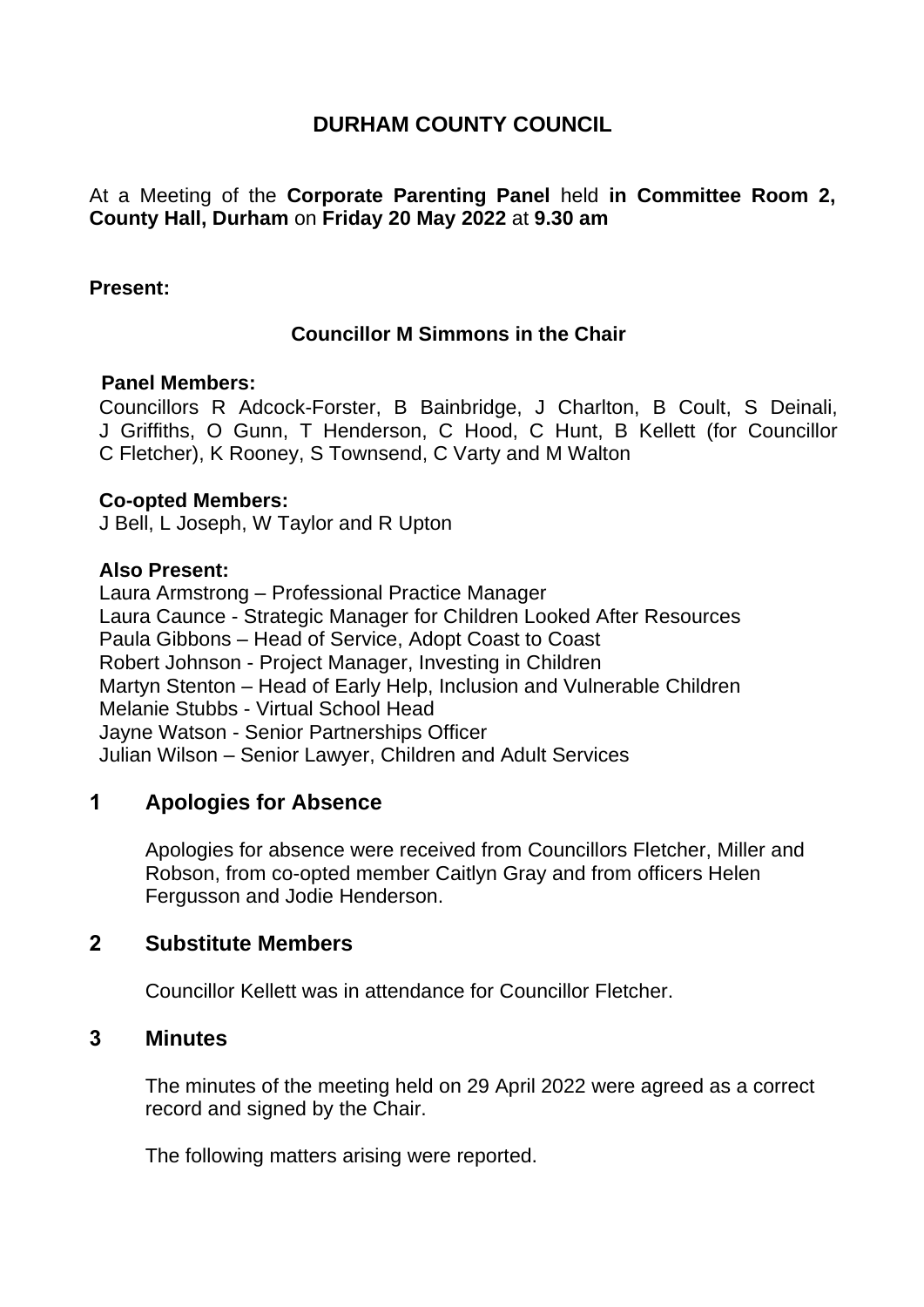Item 7 – A poster relating to unaccompanied asylum seeking children had been circulated to the Panel, by email.

Item 8 – In response to the request from Councillor Miller, it was reported that the Art Stops project is being progressed at Wheatley Hill.

Item 9 – The young person, whose poem was read out by Caitlyn, intends to do some further work on the piece and the updated version will be shared with the Panel.

Item 11 – The issue of transport will be explored further and it will be included in the Annual Report 2022-23.

Item 12 – The Panel will be advised of the arrangements for the MASH visit which will take place during the summer.

## **4 Declarations of Interest**

There were no declarations of interest.

# **5 Adopt Coast to Coast**

The Panel received a report and presentation delivered by Paula Gibbons, Head of Adopt Coast to Coast which provided an update on activity of the Durham spoke of the Regional Adoption Agency, during the first year of operation from 1 April 2021 to 31 March 2022 (for copy of report and presentation see file of minutes).

The Head of Service was pleased to report positive performance during the year, with Durham having a 19% conversion rate, from enquiry to approval and a total of 36 applications were in progress at 1 April 2022. The Panel noted that marketing activity had focused on embedding the brand and the Head of Service informed the Panel as to how they could provide support by following the service on Facebook and by bringing Adopt Coast to Coast into the conversation. Concluding the presentation, the Head of Service explained the priorities for 2022-23, including specific marketing campaigns for sibling groups and young people with additional health and / or developmental needs. The Head of Adopt Coast to Coast responded to questions and comments as follows.

• In response to an observation from the Panel that the percentage figure for the number of same-sex couples appeared low, the Head of Service pointed out that whilst the percentage figure appeared to be low, the number of same-sex couple adopters was increasing, which reflects the national trend.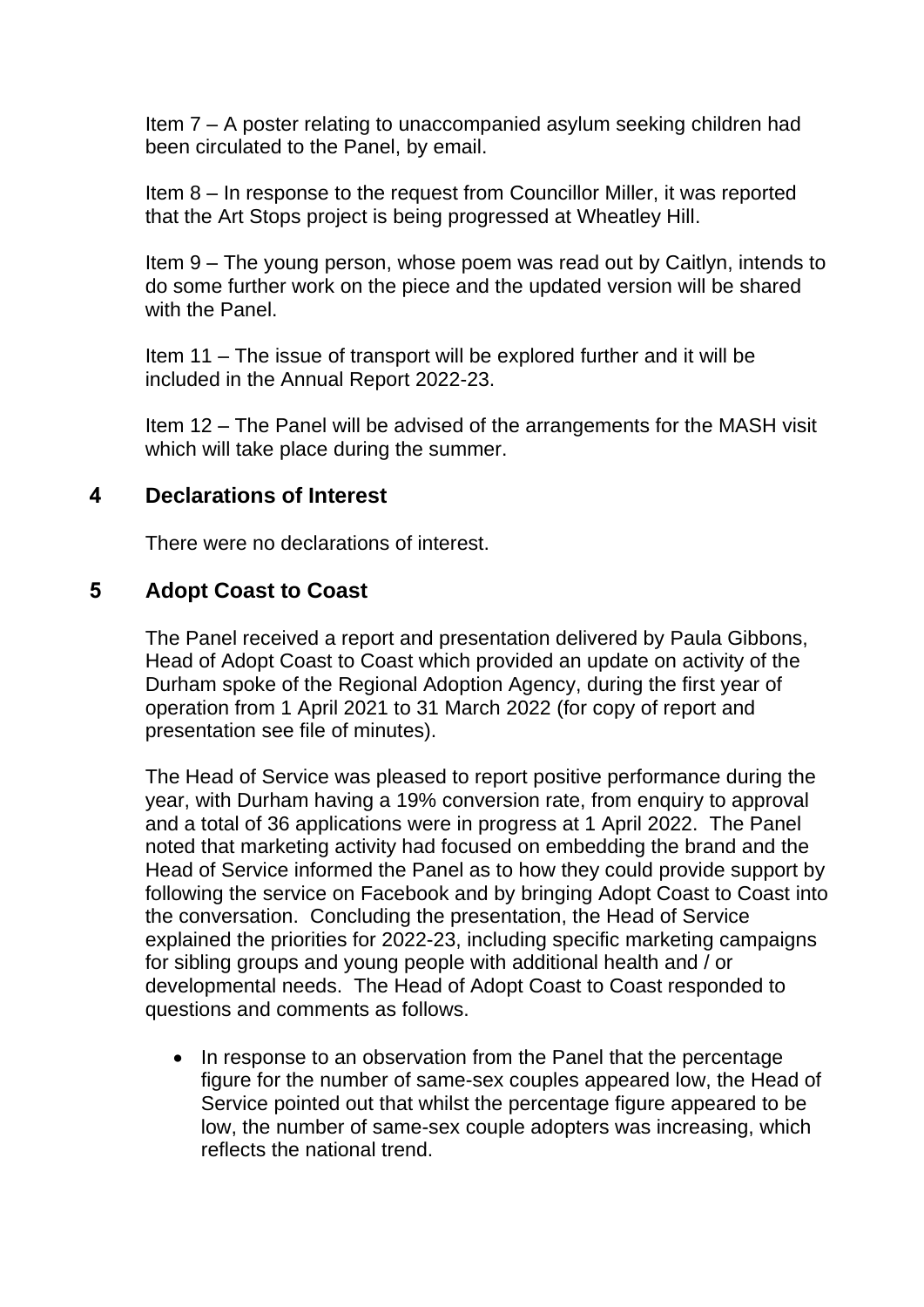The Head of Service referred to recent social media activity which aims to dispel the misconception that same-sex couples cannot adopt.

- In terms of developing the market activity, the Panel referred to the importance of reaching out to communities through partnership working such as police and community partnerships, Area Action Partnerships and town and parish councils. The Head of Service responded that community engagement will be increasingly important in the future as the opportunities for engagement return to normal, following the COVID-19 pandemic.
- The Head of Service clarified there were approximately 30 children with placement orders currently awaiting adoption and, as all adoption agencies use different methods of conversion, no accurate data was available as to how the region's conversion rate compares nationally. The Head of Service spoke of her intention to raise the issue of benchmarking at the next leader's group meeting.

### **Resolved:**

That the report be noted.

# **6 Number of Children Looked After**

Martyn Stenton, Head of Early Help, Inclusion and Vulnerable Children reported the number of looked after children stood at 986, representing a slight decrease on the figure of 989 reported in April. The figure included 30 young people for whom the court process had been delayed due to changes in case law.

# **7 Ofsted Updates**

The Head of Early Help, Inclusion and Vulnerable Children reported that an Ofsted inspection of Children's Services took place between 9-20 May. A report is expected at the beginning of July and feedback will be shared with the Panel in due course.

## **8 Number of Foster Care Households in 2022/23**

The Head of Early Help, Inclusion and Vulnerable Children provided an update on the number of foster care households, informing the Panel that 29 new foster care households had been recruited and 22 foster care households had left the service which provided a net increase of 7 households.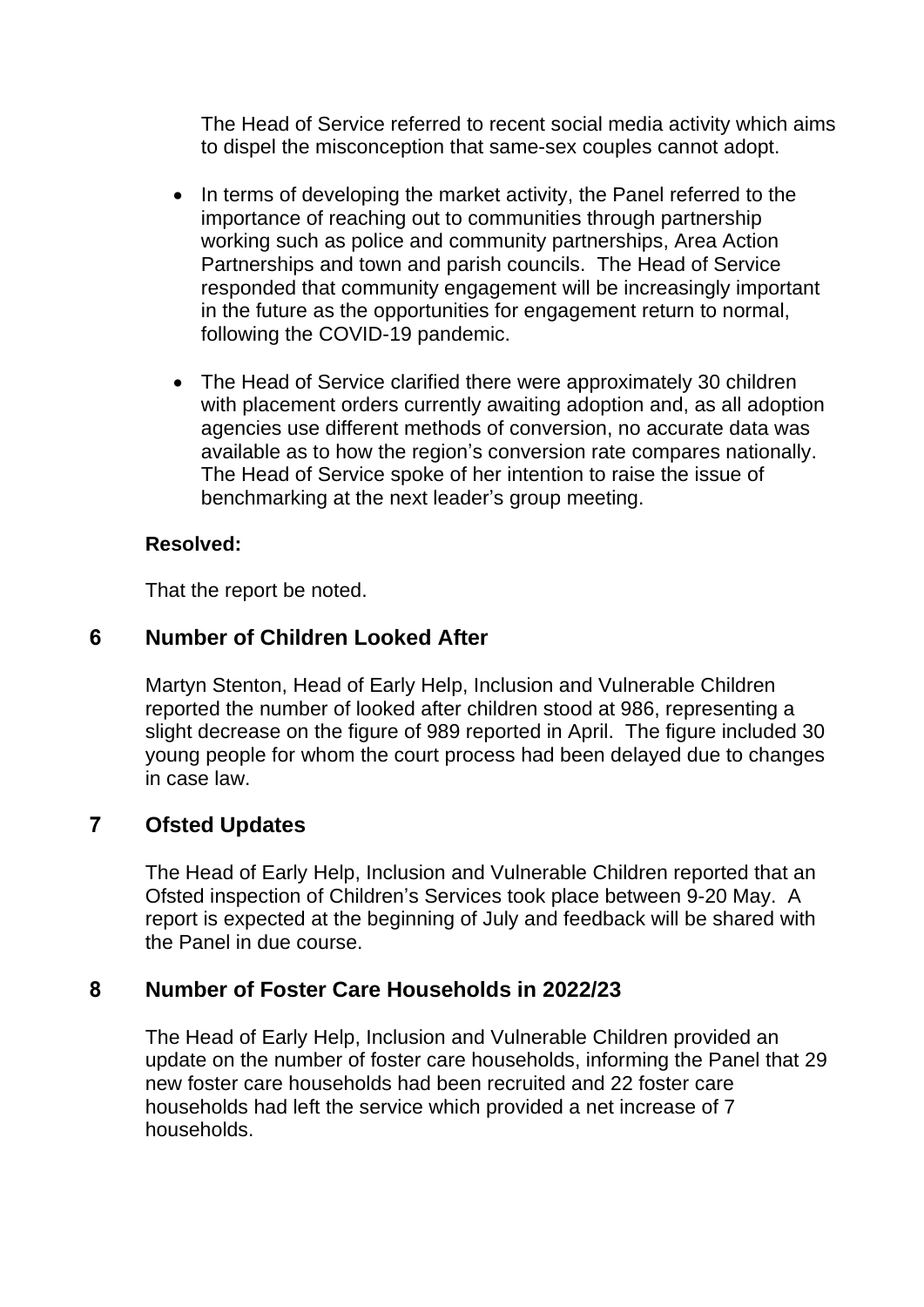The Panel received information on recruitment activity taking place which aims to reach the target of 35 new households, with specific marketing campaigns in respect of disabled young people, sibling groups and unaccompanied asylum seeking children. The Panel will be provided with an update on the impact of the campaigns in the autumn.

Members discussed ways in which they could assist with recruitment, including leafleting households within Members' respective electoral divisions, local shops, businesses and community buildings. Members commented that it would be useful to have information as to how many new foster carers were being recruited and from which areas, which could help to gauge whether leafleting was having an effect. Members were asked to inform the service when they are leafleting in order that data can be gathered. Members wishing to obtain marketing leaflets were asked to inform the Senior Partnerships Officer.

In response to a question from the Panel as to the amount of pop-ups on social media by private adoption agencies, the Head of Early Help, Inclusion and Vulnerable Children clarified that private agencies pay to advertise and he added that the service is exploring IT solutions in order to maximise the reach.

The Panel asked whether marketing information could be disseminated to families through school bag-drops and the Head of Early Help, Inclusion and Vulnerable Children responded that whilst this method would not be considered appropriate, the service was ensuring that positive messages are provided through schools.

# **9 Proud Moments**

The Head of Early Help, Inclusion and Vulnerable Children paid tribute to a young person who gone to great lengths to ensure the facilities at the Care Leaver's Hub were at their best for the visit by the Ofsted inspectors. The Service Manager spoke of how proud he was that the young person had acted of their own volition to ensure the inspectors received a warm welcome.

Laura Caunce, Service Manager for Children and Young People's Services, spoke of her pride at a young person who had made a concerted effort to engage in employment after initially showing some reluctance. The young person had secured voluntary work in retail which led to the opportunity to study for level 2 in retail and the young person is now looking forward to a positive future.

The Panel thanked the Chair for her gift of hand-knitted baby clothes for children looked after.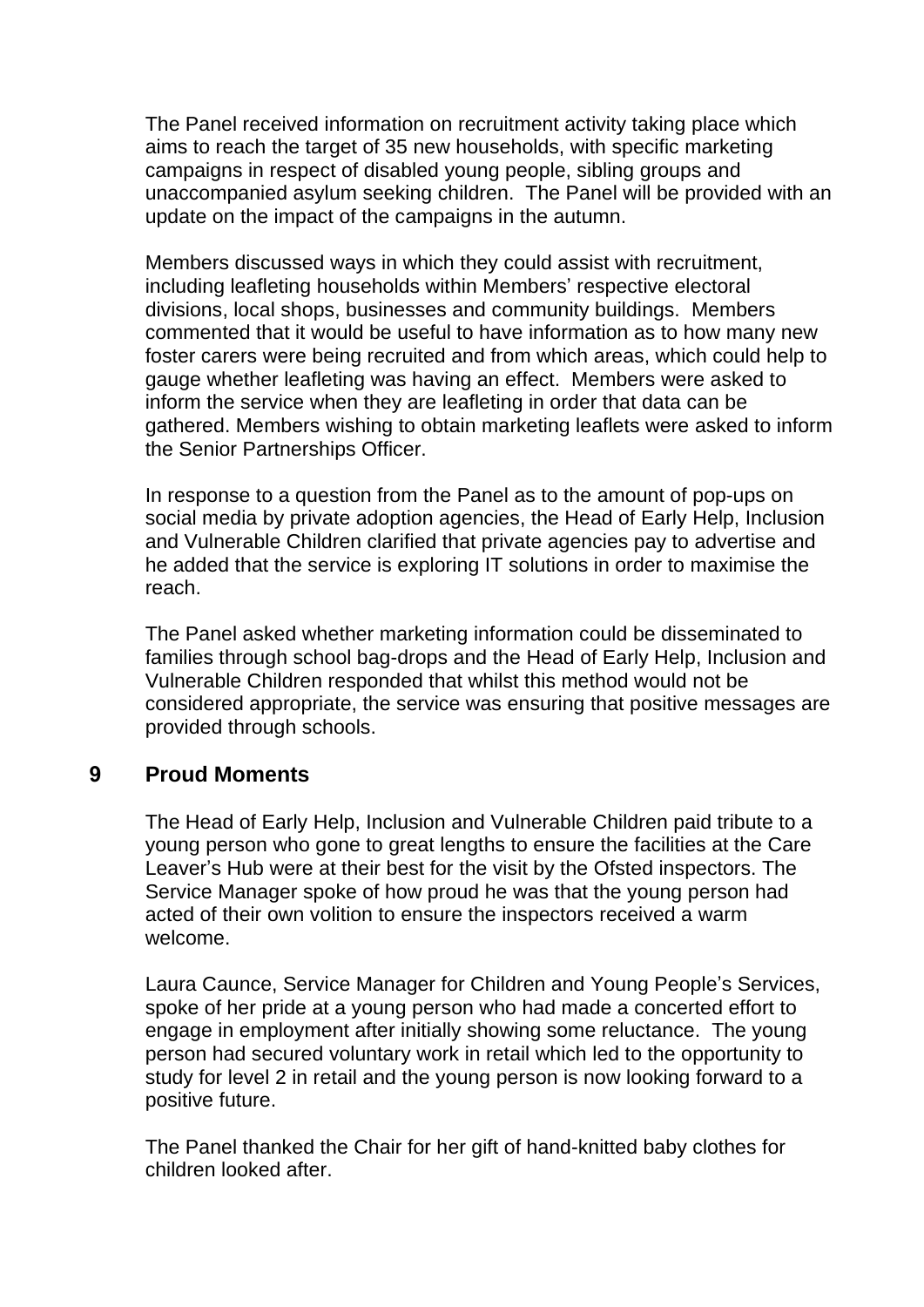# **10 Children in Care Council Update**

Robert Johnson and Luke Joseph provided an update on the work of the Children in Care Council during April (for copy of presentation see file of minutes).

It was reported that the Art Stops project is continuing, through the Art and Wellbeing Café. Luke brought along a banner which the young people had produced and he explained the young people are taking it to events and asking participants to contribute to it by adding inspirational comments, quotes and sketches. Panel Members added their contributions.

The young people are continuing to be involved in the refurbishment of family time rooms and they are also becoming involved in interviews for Family Time Workers.

During the month, Durham's Children in Care Council hosted the North East Regional Care Council and one of the young people had met with the judges of Durham 2025 City of Culture bid, to share ideas. Representatives met with the Chief Executive and discussed issues including support for young people impacted by domestic abuse and foster care training.

Younger group members shared ideas for the development of a strategy by County Durham Partnership regarding growing up in County Durham. They are also continuing their work on the 'All About Me' project to develop profiles to help to familiarise themselves with the adults in their circle of care.

The older group reviewed the Corporate Parenting Panel annual report and provided feedback on updates set against the priorities for 2021-22 and both the younger and older groups were involved in setting priority areas for the future. The Senior Partnerships Officer updated the Panel that, at the joint meeting held on 12 May, the young people said they would like the issue of family time to be carried forward for additional work and they suggested personalised care and staff in children's homes and foster care should be topics for the future. The suggestions will be discussed to identify three key priority areas for focus in the annual report.

Robert Johnson, Project Manager, Investing in Children complimented the young people who had facilitated the meeting with Ofsted inspectors and he spoke of one young person with learning difficulties who had shown great courage and with peer support had been able to participate in the meeting.